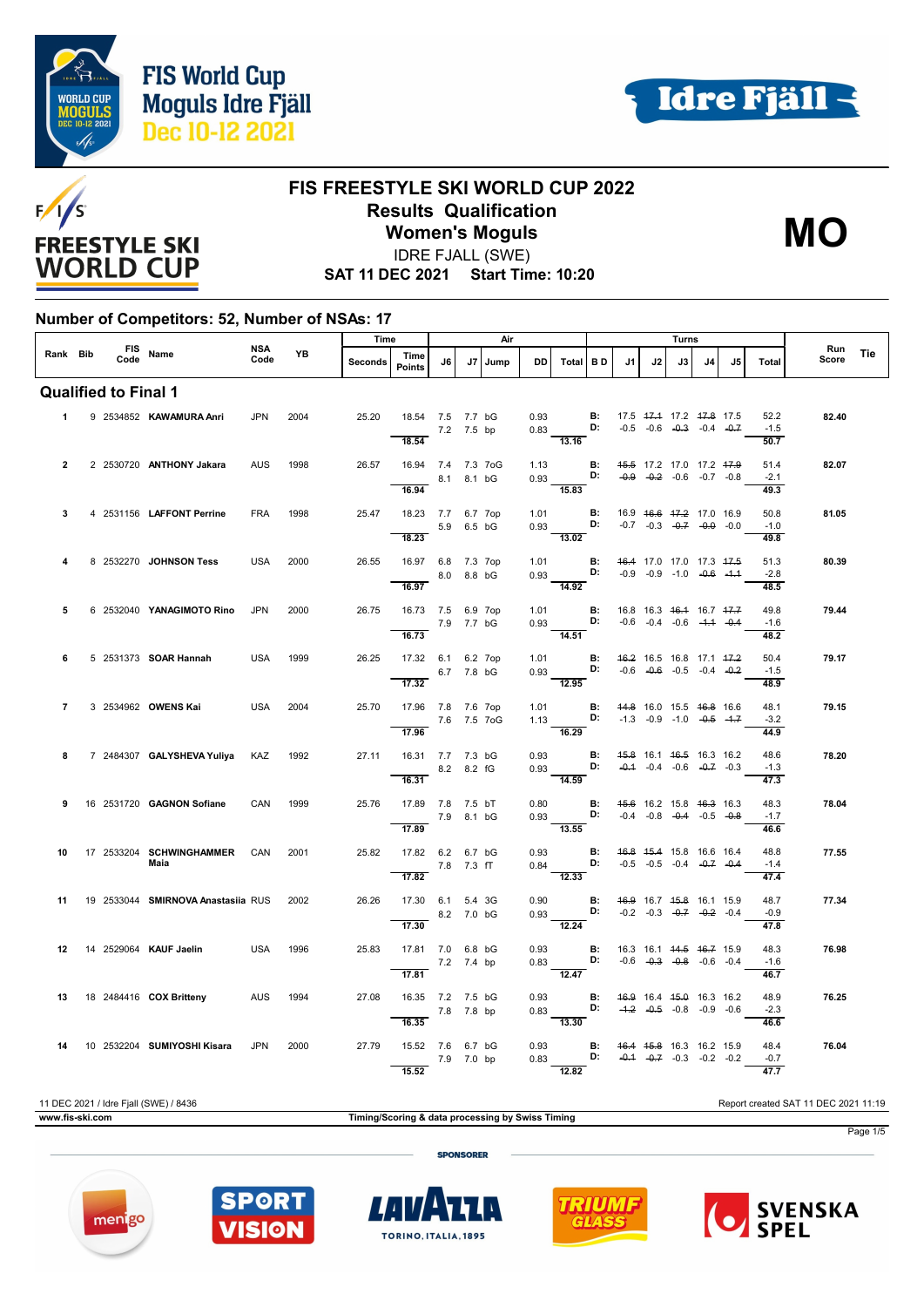





#### **FIS FREESTYLE SKI WORLD CUP 2022 Results Qualification Women's Moguls**



**SAT 11 DEC 2021 Start Time: 10:20** IDRE FJALL (SWE)

|          |  |                      | <b>NSA</b>                                |            | Time |         |                                 |            | Air        |         |              |                                                                                                 |           |                                                | Turns                                                                                |    |    |    |                        |              |     |
|----------|--|----------------------|-------------------------------------------|------------|------|---------|---------------------------------|------------|------------|---------|--------------|-------------------------------------------------------------------------------------------------|-----------|------------------------------------------------|--------------------------------------------------------------------------------------|----|----|----|------------------------|--------------|-----|
| Rank Bib |  | Code                 | FIS Name                                  | Code       | YB   | Seconds | Time<br><b>Points</b>           | J6         | J7         | Jump    | DD.          | Total BD                                                                                        |           | J1                                             | J2                                                                                   | J3 | J4 | J5 | <b>Total</b>           | Run<br>Score | Tie |
| 15       |  |                      | 13 2532031 TOMITAKA Hinako                | <b>JPN</b> | 2000 | 26.25   | 17.32 5.9<br>17.32              | 7.7 7.3 bp |            | 5.2 7op | 1.01<br>0.83 | 11.82                                                                                           | B:<br>D:  |                                                | 46.6 15.8 16.1 45.8 15.9<br>$-0.4$ $-0.3$ $-0.9$ $-0.7$ $-0.3$                       |    |    |    | 47.8<br>$-1.0$<br>46.8 | 75.94        |     |
| 16       |  |                      | 21 2531523 BROWN Berkley                  | CAN        | 2000 | 26.49   | 17.04 6.5 6.0 bG                | 7.8 8.0 fT |            |         | 0.93         | 0.84 <b>D:</b> $-0.3$ $-0.3$ $-4.2$ $-0.6$ $-0.3$                                               |           | <b>B:</b> 45.4 15.5 15.8 16.0 46.2             |                                                                                      |    |    |    | 47.3<br>$-1.2$         | 75.58        |     |
|          |  | <b>Not Qualified</b> |                                           |            |      |         | 17.04                           |            |            |         |              | $\overline{12.44}$                                                                              |           |                                                |                                                                                      |    |    |    | 46.1                   |              |     |
|          |  |                      |                                           |            |      |         |                                 |            |            |         |              |                                                                                                 |           |                                                |                                                                                      |    |    |    |                        |              |     |
|          |  |                      | 17 11 2485108 HOSHINO Junko               | JPN        | 1989 | 26.47   | 17.06 5.0 4.8 IG                | 8.1 8.2 bp |            |         |              | 0.94 <b>B</b> : 16.2 16.1 46.2 46.0 16.2<br>0.83 <b>D:</b> -0.6 -0.6 -0.6 -0. <del>2</del> -0.7 |           |                                                |                                                                                      |    |    |    | 48.5<br>$-1.8$         | 75.12        |     |
|          |  |                      |                                           |            |      |         | 17.06                           |            |            |         |              | 11.36                                                                                           |           |                                                |                                                                                      |    |    |    | 46.7                   |              |     |
| 18       |  |                      | 41 2530565 GILBERT Valerie                | CAN        | 1998 | 26.48   | 17.05 6.7 6.3 7op               |            | 8.0 8.0 bp |         |              | 1.01 <b>B</b> : 15.8 15.1 4 <del>5.0</del> 45.8 15.6<br>0.83                                    |           |                                                |                                                                                      |    |    |    | 46.5<br>$-2.0$         | 74.75        |     |
|          |  |                      |                                           |            |      |         | 17.05                           |            |            |         |              | $\overline{13.20}$                                                                              |           |                                                |                                                                                      |    |    |    | 44.5                   |              |     |
| 19       |  |                      | 20 2533488 NAKAO Haruka                   | <b>JPN</b> | 2001 | 26.80   | 16.67 7.8 7.8 bG<br>8.0 8.1 IG  |            |            |         | 0.93         | $0.94$ D: $-0.6$ $-0.5$ $-0.5$ $-1.0$ $-0.5$                                                    |           | <b>B:</b> 46.4 15.2 14.0 43.8 15.0             |                                                                                      |    |    |    | 44.2<br>$-1.6$         | 74.08        |     |
|          |  |                      |                                           |            |      |         | 16.67                           |            |            |         |              | $-14.81$                                                                                        |           |                                                |                                                                                      |    |    |    | 42.6                   |              |     |
| 20       |  |                      | 22 2485348 DUFOUR-LAPOINTE CAN<br>Justine |            | 1994 | 27.85   | 15.45 5.3 5.2 7op               | 5.6 5.7 bG |            |         | 1.01         | $0.93$ D:                                                                                       | B:        |                                                | 16.0 16.0 <del>16.2</del> <del>15.9</del> 16.1<br>$-0.0$ $-0.0$ $-0.7$ $-0.3$ $-0.2$ |    |    |    | 48.1<br>$-0.5$         | 73.60        |     |
|          |  |                      |                                           |            |      |         | 15.45                           |            |            |         |              | $\frac{1}{10.55}$                                                                               |           |                                                |                                                                                      |    |    |    | 47.6                   |              |     |
| 21       |  |                      | 1 2532241 <b>GIACCIO Olivia</b>           | USA        | 2000 | 26.63   | 16.87 7.9 7.7 bF<br>4.6 5.1 7op |            |            |         | 1.03         | 1.01 <b>D:</b> $-2.0$ -1.8 $-0.8$ -1.7 -1.8                                                     |           | <b>B:</b> 46.2 16.2 16.2 46.7 16.4             |                                                                                      |    |    |    | 48.8<br>$-5.3$         | 73.29        |     |
|          |  |                      |                                           |            |      |         | 16.87                           |            |            |         |              | $\overline{12.92}$                                                                              |           |                                                |                                                                                      |    |    |    | 43.5                   |              |     |
| 22       |  |                      | 25 2527272 ONEILL Taylah                  | <b>AUS</b> | 1994 | 27.82   | 15.48 7.0 7.0 bG                |            |            |         | 0.93         | $0.83$ D:                                                                                       | - B:      |                                                | 45.2 15.8 15.3 15.6 45.8<br>$-0.4$ $-0.2$ $-0.9$ $-0.8$ $-0.5$                       |    |    |    | 46.7<br>$-1.7$         | 73.21        |     |
|          |  |                      |                                           |            |      |         | 7.6 7.4 bp<br>15.48             |            |            |         |              | $\frac{1}{2.73}$                                                                                |           |                                                |                                                                                      |    |    |    | 45.0                   |              |     |
| 23       |  |                      | 45 2529730 ASH Sophie                     | AUS        | 1996 | 27.71   | 15.61 5.8 5.5 bG                |            |            |         | 0.93         | $0.80$ D: $-4.2$ $-0.7$ $-0.5$ $-0.7$ $-0.3$                                                    |           | <b>B:</b> 15.6 4 <del>5.9</del> 45.0 15.8 15.2 |                                                                                      |    |    |    | 46.6<br>$-1.9$         | 71.96        |     |
|          |  |                      |                                           |            |      |         | 7.5 8.5 bT<br>15.61             |            |            |         |              | 11.65                                                                                           |           |                                                |                                                                                      |    |    |    | 44.7                   |              |     |
| 24       |  |                      | 12 2484720 DUFOUR-LAPOINTE CAN<br>Chloe   |            | 1991 | 27.21   | 16.19 6.0 5.2 7op               |            |            |         | 1.01         | D:                                                                                              | <b>B:</b> |                                                | 15.4 16.0 <del>15.3</del> 16.4 16.0                                                  |    |    |    | 47.4                   | 71.87        |     |
|          |  |                      |                                           |            |      |         | 16.19                           | 7.9 7.6 bp |            |         | 0.83         | 12.08                                                                                           |           |                                                | $-1.4$ $-1.1$ $-0.7$ $-1.4$ $-1.3$                                                   |    |    |    | $-3.8$<br>43.6         |              |     |
| 25       |  |                      | 23 2530350 SCHILD Morgan                  | USA        | 1997 | 26.72   | 16.77 6.2 6.4 7op               |            |            |         |              | $1.01$ B:<br>0.83                                                                               |           | 46.6 15.6 44.8 14.9 15.1                       |                                                                                      |    |    |    | 45.6                   | 70.61        |     |
|          |  |                      |                                           |            |      |         | 16.77                           | 7.0 6.7 bp |            |         |              | $-12.04$                                                                                        |           | <b>D:</b> $-1.1$ $-1.3$ $-4.5$ $-1.4$ $-4.4$   |                                                                                      |    |    |    | $-3.8$<br>41.8         |              |     |
| 26       |  |                      | 28 2532819 WEESE Hanna                    | <b>GER</b> | 2001 | 26.58   | 16.93 5.6 5.2 bG                |            |            |         | 0.93         | $\overline{B}$ :                                                                                |           | 15.0 <del>15.0</del> <del>15.8</del> 15.6 15.5 |                                                                                      |    |    |    | 46.1                   | 70.34        |     |
|          |  |                      |                                           |            |      |         | 16.93                           | 6.9 7.8 bp |            |         |              | $0.83$ D:<br>11.11                                                                              |           |                                                | $-4.6$ $-1.3$ $-4.4$ $-1.2$ $-1.3$                                                   |    |    |    | $-3.8$<br>42.3         |              |     |
| 27       |  |                      | 44 2530274 CABROL Camille                 | <b>FRA</b> | 1997 | 27.60   | 15.74 5.7 5.5 bp                | 6.9 6.7 bG |            |         | 0.83<br>0.93 | $\overline{B}$ :<br>D:                                                                          |           |                                                | 15.8 15.1 <del>16.0</del> <del>15.0</del> 15.3<br>$-1.2$ $-0.9$ $-0.8$ $-4.3$ $-1.0$ |    |    |    | 46.2<br>$-3.1$         | 69.80        |     |
|          |  |                      |                                           |            |      |         | 15.74                           |            |            |         |              | 10.96                                                                                           |           |                                                |                                                                                      |    |    |    | 43.1                   |              |     |
| 28       |  |                      | 24 2532085 AMRENOVA Ayaulym KAZ 2001      |            |      | 27.50   | 15.85 7.0 6.4 bp                |            |            |         |              | 0.83 <b>B:</b> 45.4 14.4 15.0 14.2 43.9<br>0.93 <b>D:</b> -4.4 -0.5 -0.5 -0.8 -0.9              |           |                                                |                                                                                      |    |    |    | 43.6<br>$-2.2$         | 69.78        |     |
|          |  |                      |                                           |            |      |         | 15.85                           | 7.1 7.9 bG |            |         |              | $\frac{1}{12.53}$                                                                               |           |                                                |                                                                                      |    |    |    | 41.4                   |              |     |

11 DEC 2021 / Idre Fjall (SWE) / 8436 Report created SAT 11 DEC 2021 11:19









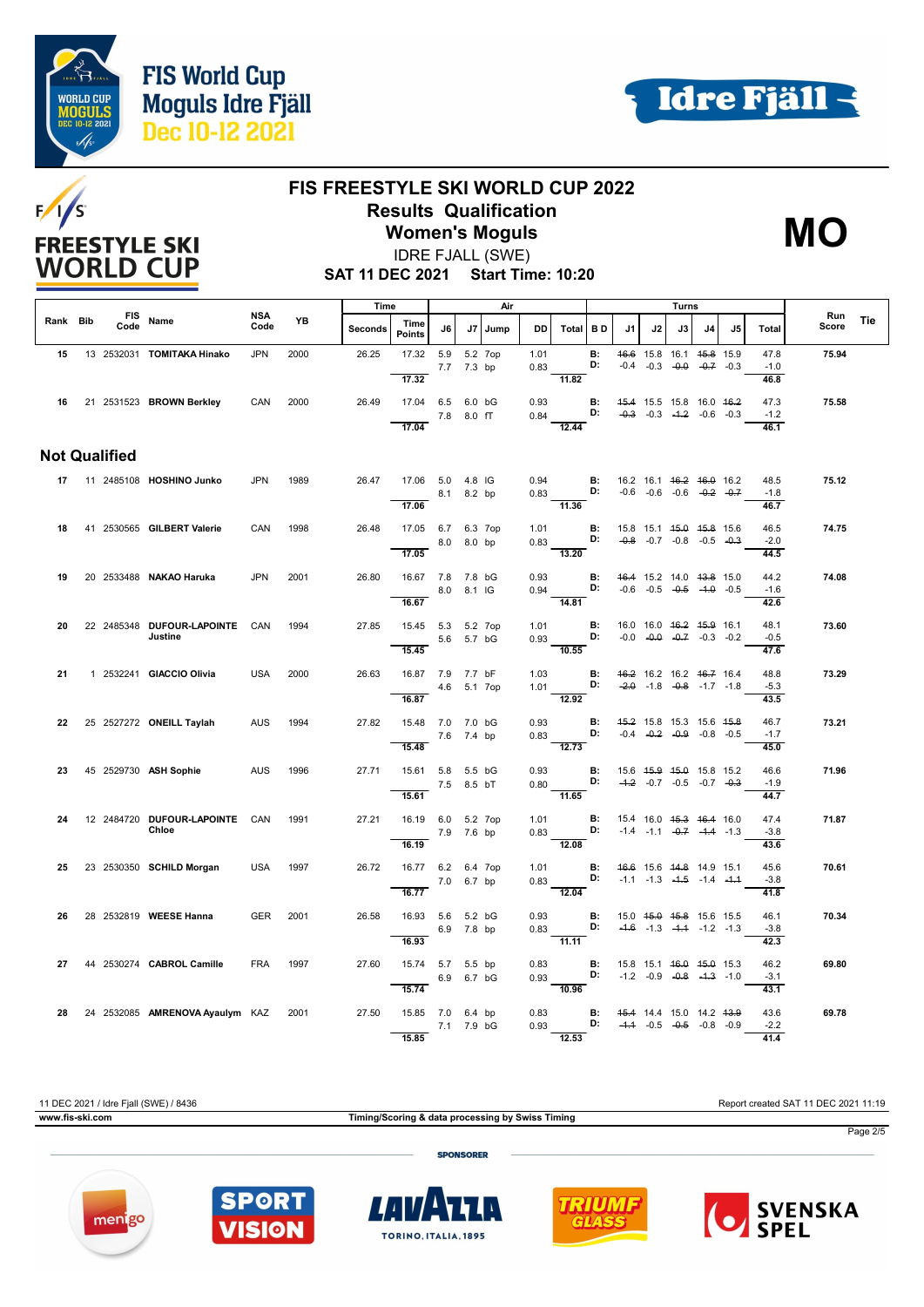



## /s  $F/I$ **FREESTYLE SKI WORLD CUP**

## **FIS FREESTYLE SKI WORLD CUP 2022 Results Qualification**

**Women's Moguls** IDRE FJALL (SWE)



**SAT 11 DEC 2021 Start Time: 10:20**

|          |                    |                                            | Time<br>Air<br><b>NSA</b> |      |         |                           |             |                      | Turns       |              |                                      |                    |    |              |                                                                           |    |    |                             |              |     |
|----------|--------------------|--------------------------------------------|---------------------------|------|---------|---------------------------|-------------|----------------------|-------------|--------------|--------------------------------------|--------------------|----|--------------|---------------------------------------------------------------------------|----|----|-----------------------------|--------------|-----|
| Rank Bib | <b>FIS</b><br>Code | Name                                       | Code                      | YB   | Seconds | Time<br>Points            | J6          | J7                   | Jump        | <b>DD</b>    | Total                                | l B D              | J1 | J2           | J3                                                                        | J4 | J5 | <b>Total</b>                | Run<br>Score | Tie |
| 29       |                    | 46 2530539 GERKEN SCHOFIELD GBR<br>Leonie  |                           | 1998 | 27.38   | 16.00<br>16.00            | 5.9         | 6.3 bp<br>5.2 4.9 bG |             | 0.83<br>0.93 | 9.74                                 | <b>B:</b><br>D:    |    | $-0.6 - 1.0$ | 45.7 15.7 45.0 15.5 15.3<br>$-1.0 -0.9 -0.7$                              |    |    | 46.5<br>$-2.6$<br>43.9      | 69.64        |     |
| 30       |                    | 29 2533910 CHUDINOVA Polina                | RUS                       | 2002 | 26.40   | 17.14 5.7 5.6 bp          |             | 5.6 5.5 bG           |             | 0.83<br>0.93 |                                      | <b>B:</b><br>D:    |    |              | 46.0 14.5 15.0 44.4 15.6<br>$-0.7$ $-0.4$ $-0.6$ $-4.5$ $-1.3$            |    |    | 45.1<br>$-2.6$              | 69.48        |     |
| 31       |                    | 33 2534086 CASS Sabrina                    | <b>BRA</b>                | 2002 | 28.06   | 17.14<br>15.20 5.7 5.9 bG |             |                      |             | 0.93         | 9.84                                 | В:                 |    |              | 15.4 15.0 45.0 15.5 45.7                                                  |    |    | 42.5<br>45.9                | 69.40        |     |
|          |                    |                                            |                           |      |         | 15.20                     |             | 6.0 5.6 bp           |             | 0.83         | 10.20                                | D:                 |    |              | $-0.6$ $-0.7$ $-0.5$ $-0.6$ $-0.8$                                        |    |    | $-1.9$<br>44.0              |              |     |
| 32       |                    | 15 2535385 GORODKO<br>Anastassiya          | KAZ                       | 2005 | 26.54   | 16.98 7.5 7.4 bG<br>16.98 |             |                      | 3.9 3.8 7oG | 0.93         | 1.13 <b>D:</b><br>$\overline{11.27}$ | <b>B:</b>          |    |              | 16.2 15.8 <del>15.8 16.4</del> 16.0<br>$-3.7$ $-4.9$ $-2.0$ $-2.7$ $-2.6$ |    |    | 48.0<br>$-7.3$<br>40.7      | 68.95        |     |
| 33       |                    | 40 2530540 GERKEN SCHOFIELD GBR<br>Makayla |                           | 1999 | 27.69   | 15.63  4.0  4.7  bG       |             | 6.7 6.8 bp           |             | 0.93<br>0.83 |                                      | <b>B:</b><br>D:    |    |              | 45.6 15.4 44.4 15.4 15.2<br>$-0.7$ $-1.0$ $-4.2$ $-1.0$ $-0.9$            |    |    | 46.0<br>$-2.9$              | 68.37 43.1   |     |
| 34       |                    | 52 2533547 DEGROOTE Fantine FRA            |                           | 2001 | 28.31   | 15.63<br>14.91 5.6 5.7 bp |             |                      |             | 0.83         | 9.64                                 | B:                 |    |              | 46.5 14.9 15.0 15.7 44.8                                                  |    |    | 43.1<br>45.6                | 68.37 41.9   |     |
|          |                    |                                            |                           |      |         | 14.91                     | 7.5 7.3 bG  |                      |             | 0.93         | $-11.56$                             | D:                 |    |              | $-1.3$ $-1.1$ $-1.3$ $-0.8$ $-1.6$                                        |    |    | $-3.7$<br>41.9              |              |     |
| 35       |                    | 30 2532844 HOGG Madison                    | <b>USA</b>                | 2001 | 28.44   | 14.76 5.2 5.3 bp<br>14.76 | 4.1  4.2 bG |                      |             | 0.83<br>0.93 | 8.20                                 | в:<br>D:           |    |              | 44.5 15.0 46.0 14.8 14.7<br>$-2.4$ $-4.0$ $-1.3$ $-1.7$ $-1.2$            |    |    | 44.5<br>$-4.2$<br>40.3      | 63.26        |     |
| 36       |                    | 36 2529492 LUNDBLAD Frida                  | <b>SWE</b>                | 1997 | 29.65   | 13.34  4.9  4.7  3        |             | 5.2 5.1 bp           |             | 0.75<br>0.83 |                                      | <b>B:</b><br>D:    |    |              | 45.9 14.5 14.8 44.4 15.3<br>$-0.7$ $-4.5$ $-1.2$ $-0.7$ $-0.8$            |    |    | 44.6<br>$-2.7$              | 63.10        |     |
| 37       |                    | 43 2535386 GRAUR Olessya                   | <b>KAZ</b>                | 2004 | 27.68   | 13.34<br>15.64 6.2 6.8 bT |             |                      |             | 0.80         | 7.86                                 | <b>B:</b>          |    |              | 45.2 42.8 13.8 13.4 13.9                                                  |    |    | 41.9<br>41.1                | 62.78        |     |
|          |                    |                                            |                           |      |         | 15.64                     |             | 4.5 5.7 bG           |             | 0.93         | 9.94                                 | D:                 |    |              | $-1.2$ $-0.9$ $-1.3$ $-1.4$ $-1.5$                                        |    |    | $-3.9$<br>$\overline{37.2}$ |              |     |
| 38       |                    | 27 2530485 PERVUSHINA<br>Anastasiia        | <b>RUS</b>                | 1997 | 28.54   | 14.64<br>14.64            | 5.9 5.8 bT  | 4.6  4.5 bG          |             | 0.80<br>0.93 | 8.90                                 | <b>B:</b><br>D:    |    |              | 44.3 14.5 15.0 14.7 45.4<br>$-2.4$ $-1.4$ $-1.3$ $-2.1$ $-1.8$            |    |    | 44.2<br>$-5.2$<br>39.0      | 62.54        |     |
| 39       |                    | 35 2535376 BERGHUIS Laura                  | <b>NED</b>                | 2004 | 30.03   | 12.90 5.4 5.6 bT<br>12.90 | 7.1 7.3 fT  |                      |             | 0.80<br>0.84 | $-10.44$                             | $\mathbf{B}$<br>D: |    |              | 14.0 43.0 14.0 13.7 44.3<br>$-0.9$ $-1.0$ $-1.2$ $-4.6$ $-1.0$            |    |    | 41.7<br>$-3.2$<br>38.5      | 61.84        |     |
| 40       |                    | 49 2528169 GASPARINI Nicole                | SUI                       | 1997 | 29.69   | 13.30 5.3 5.2 bT          | 5.6 5.9 bG  |                      |             | 0.80<br>0.93 | 9.54                                 | B:<br>D:           |    |              | 45.3 13.9 43.8 14.6 14.2<br>$-1.2$ $-4.7$ $-0.9$ $-1.5$ $-1.1$            |    |    | 42.7<br>$-3.8$<br>38.9      | 61.74        |     |
| 41       |                    | 26 2527373 HIMBURY Madii                   | <b>AUS</b>                | 1994 | 29.94   | 13.30<br>13.00 5.7 5.8 bT |             | 3.5 4.2 bG           |             | 0.80<br>0.93 |                                      | <b>B:</b><br>D:    |    |              | 45.2 14.4 14.2 14.4 44.0<br>$-1.0$ $-0.9$ $-0.8$ $-0.9$ $-4.5$            |    |    | 43.0<br>$-2.8$              | 61.37        |     |
| 42       |                    | 51 2531939 NUNN Skyler                     | <b>GBR</b>                | 1999 | 28.04   | 13.00<br>15.22 5.5 5.1 bp |             |                      |             | 0.83         | $\overline{8.17}$                    | <b>B:</b>          |    |              | 14.0 14.0 <del>14.8</del> 11.8 <del>11.0</del>                            |    |    | 40.2<br>39.8                | 57.93        |     |
|          |                    |                                            |                           |      |         | 15.22                     |             | 3.2 3.3 bG           |             | 0.93         | 7.41                                 | D:                 |    |              | $-1.0$ $-0.9$ $-2.5$ $-2.0$ $-1.5$                                        |    |    | $-4.5$<br>35.3              |              |     |
| 43       |                    | 32 2530095 MEILINGER Melanie AUT           |                           | 1991 | 30.00   | 12.93 5.0 4.6 3p<br>12.93 |             | 5.7 5.9 bp           |             | 0.78<br>0.83 | 8.55                                 | В:<br>D:           |    |              | 45.4 42.0 13.4 12.7 12.3<br>$-1.0$ $-0.9$ $-0.5$ $-4.4$ $-0.3$            |    |    | 38.4<br>$-2.4$<br>36.0      | 57.48        |     |

11 DEC 2021 / Idre Fjall (SWE) / 8436 Report created SAT 11 DEC 2021 11:19 **www.fis-ski.com Timing/Scoring & data processing by Swiss Timing** Page 3/5 **SPONSORER** 



**SPOR** 

**VISION** 

menigo



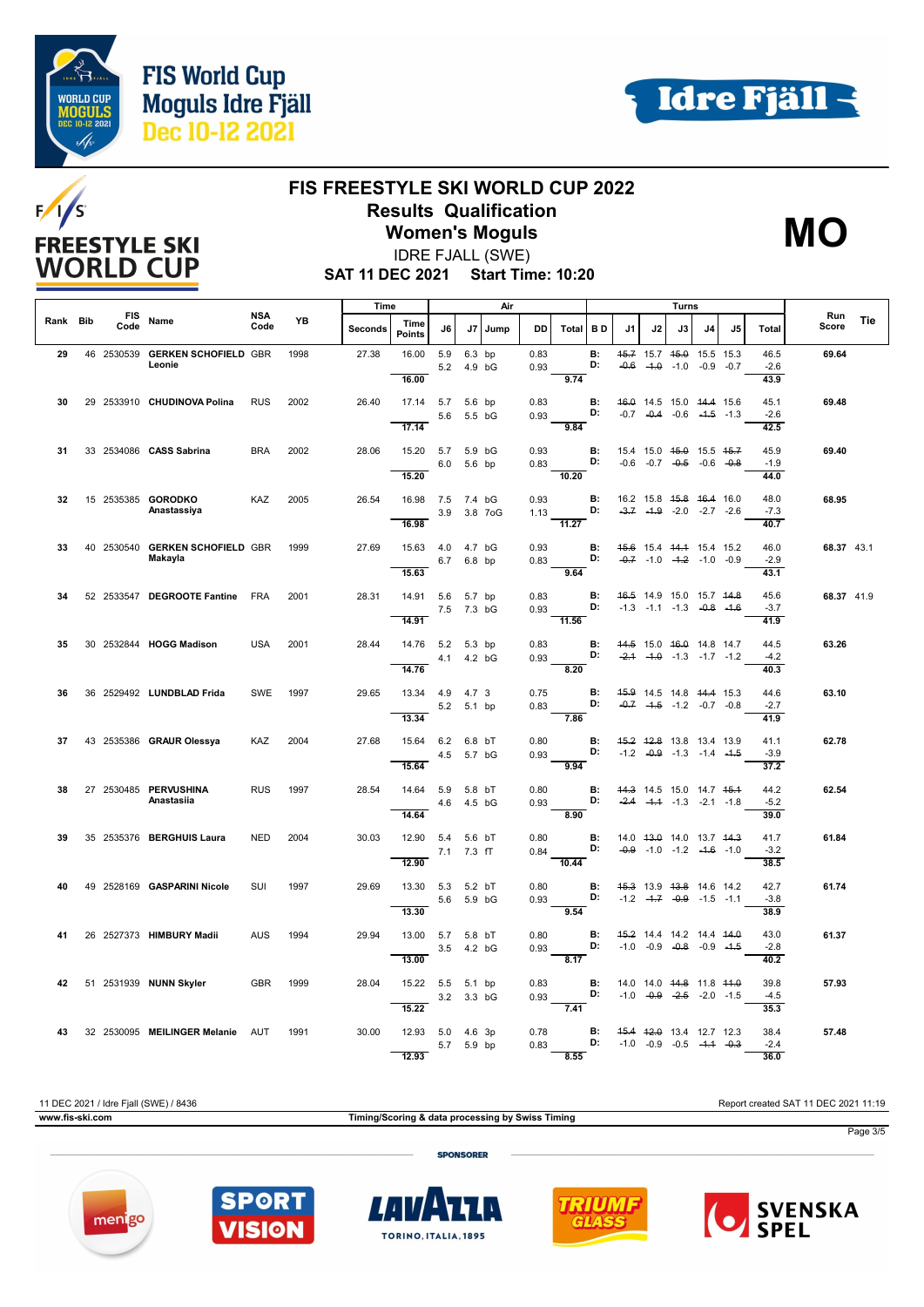



# $F/1/S$ **FREESTYLE SKI WORLD CUP**

### **FIS FREESTYLE SKI WORLD CUP 2022 Results Qualification Women's Moguls**

IDRE FJALL (SWE)



**SAT 11 DEC 2021 Start Time: 10:20**

|    |                                |                   |                                   |            |         | Time                  |       |      |            | Air |              |      | Turns          |        |                      |                |                                     |              | Run     |            |  |
|----|--------------------------------|-------------------|-----------------------------------|------------|---------|-----------------------|-------|------|------------|-----|--------------|------|----------------|--------|----------------------|----------------|-------------------------------------|--------------|---------|------------|--|
|    | <b>FIS</b><br>Rank Bib<br>Code | Name              | <b>NSA</b><br>Code                | <b>YB</b>  | Seconds | Time<br><b>Points</b> | J6    | J7 I | Jump       | DD  | <b>Total</b> | BD   | J <sub>1</sub> | J2     | J3                   | J <sub>4</sub> | J <sub>5</sub>                      | <b>Total</b> | Score   | Tie        |  |
| 44 | 37                             |                   | 2532509 WEESE Sophie              | GER        | 1999    | 25.61                 | 18.06 | 5.7  | 6.1 bT     |     | 0.80         |      | <b>B:</b>      | 14.0   | 13.0 44.5            |                | 42.8 13.5                           |              | 40.5    | 56.86      |  |
|    |                                |                   |                                   |            |         |                       |       | 4.0  | 5.0 bG     |     | 0.93         |      | D:             |        | $-4.7 -2.4$          | $-3.0$         | $-3.3 - 4.3$                        |              | $-10.6$ |            |  |
|    |                                |                   |                                   |            |         |                       | 18.06 |      |            |     |              | 8.90 |                |        |                      |                |                                     |              | 29.9    |            |  |
| 45 |                                |                   | 42 2530097 RAMSAUER Katharina AUT |            | 1995    | 28.51                 | 14.67 | 5.7  | 5.4 bT     |     | 0.80         |      | в:             |        |                      |                | 43.5 42.0 13.5 12.8 12.3            |              | 38.6    | 55.71      |  |
|    |                                |                   |                                   |            |         |                       |       | 3.0  | $2.6$ bG   |     | 0.93         |      | D:             | $-2.0$ |                      |                | $-0.9$ $-1.5$ $-1.6$ $-1.5$         |              | $-4.6$  |            |  |
|    |                                |                   |                                   |            |         |                       | 14.67 |      |            |     |              | 7.04 |                |        |                      |                |                                     |              | 34.0    |            |  |
| 46 |                                |                   | 31 2533011 GUAN Ziyan             | CHN        | 2000    | 30.54                 | 12.30 | 5.0  | 4.7 bT     |     | 0.80         |      | B:             |        |                      |                | 43.8 12.5 12.0 13.2 44.5            |              | 37.7    | 52.93      |  |
|    |                                |                   |                                   |            |         |                       |       | 5.2  | 5.9 bG     |     | 0.93         |      | D:             |        | $-2.5 -2.3 -1.8$     |                | $-4.8 - 2.0$                        |              | $-6.1$  |            |  |
|    |                                |                   |                                   |            |         |                       | 12.30 |      |            |     |              | 9.03 |                |        |                      |                |                                     |              | 31.6    |            |  |
| 47 | 38                             |                   | 2534483 SAMANKOVA Dorota CZE      |            | 2002    | 30.25                 | 12.64 | 5.2  | 4.9 bT     |     | 0.80         |      | <b>B:</b>      |        |                      |                | 12.5 12.7 44.5 12.7 44.4            |              | 37.9    | 50.21      |  |
|    |                                |                   |                                   |            |         |                       |       | 4.0  | 3.6 bG     |     | 0.93         |      | D:             |        | $-2.8$ $-2.3$ $-2.8$ |                | $-2.3$ $-2.9$                       |              | $-7.9$  |            |  |
|    |                                |                   |                                   |            |         |                       | 12.64 |      |            |     |              | 7.57 |                |        |                      |                |                                     |              | 30.0    |            |  |
| 48 | 39                             |                   | 2534580 COUFALOVA Eliska          | CZE        | 2003    | 31.01                 | 11.75 | 4.1  | $4.3$ bp   |     | 0.83         |      | B:             |        |                      |                | 42.5 11.5 12.0 44.2 12.0            |              | 35.5    | 47.71      |  |
|    |                                |                   |                                   |            |         |                       |       | 4.1  | 3.4 bG     |     | 0.93         |      | D:             |        |                      |                | $-1.9$ $-2.0$ $-2.8$ $-1.9$ $-2.6$  |              | $-6.5$  |            |  |
|    |                                |                   |                                   |            |         |                       | 11.75 |      |            |     |              | 6.96 |                |        |                      |                |                                     |              | 29.0    |            |  |
| 49 | 80                             |                   | 2532903 WANG Jin                  | <b>CHN</b> | 1997    | 32.36                 | 10.17 | 2.0  | $2.1$ IG   |     | 0.94         |      | В:             |        |                      |                | 43.2 44.0 13.0 12.0 12.3            |              | 37.3    | 26.21      |  |
|    |                                |                   |                                   |            |         |                       |       |      | 4.5 5.2 bp |     | 0.83         |      | D:             |        |                      |                | $-8.7$ $-9.0$ $-9.5$ $-44.4$ $-8.4$ |              | $-27.2$ |            |  |
|    |                                |                   |                                   |            |         |                       | 10.17 |      |            |     |              | 5.94 |                |        |                      |                |                                     |              | 10.1    |            |  |
| 50 |                                | 53 2527561 LI Nan |                                   | <b>CHN</b> | 1992    | 34.95                 | 7.15  | 5.0  | 4.7 bp     |     | 0.83         |      | В:             |        |                      |                | 12.0 40.5 44.5 10.8 12.0            |              | 34.8    | 23.81      |  |
|    |                                |                   |                                   |            |         |                       |       | 5.0  | 5.2 bG     |     | 0.93         |      | D:             |        |                      |                | $-9.2$ $-8.0$ $-8.0$ $-40.6$ $-9.7$ |              | $-26.9$ |            |  |
|    |                                |                   |                                   |            |         |                       | 7.15  |      |            |     |              | 8.76 |                |        |                      |                |                                     |              | 7.9     |            |  |
|    |                                |                   | 48 2537262 CAO Tianging           | CHN        | 2004    |                       |       |      |            |     |              |      |                |        |                      |                |                                     |              |         | <b>DNF</b> |  |
|    |                                |                   |                                   |            |         |                       |       |      |            |     |              |      |                |        |                      |                |                                     |              |         |            |  |

50 2534658 **PRYIMAK Viktoriia** UKR 2003 **DNS**

| Jury                          |                        |                     | <b>Technical Data</b> |                          |            |
|-------------------------------|------------------------|---------------------|-----------------------|--------------------------|------------|
| <b>FIS Technical Delegate</b> | GANDOLFO John          | <b>USA</b>          | <b>Course Name</b>    | Specialen                |            |
| <b>Head Judge</b>             | <b>ORSATTI Alberto</b> | <b>ITA</b>          | Length                | 241 <sub>m</sub>         |            |
| <b>Chief of Competition</b>   | <b>WESTBLAD Martin</b> | <b>SWE</b>          | l Course / Gate Width | 20.0m / 12.0m            |            |
| <b>Officials</b>              |                        |                     | <b>Gradient</b>       | $22^{\circ}$             |            |
| <b>FIS Race Director</b>      | ROTERMUND Konrad       | <b>FIS</b>          | Pace Time             | 27.38                    |            |
|                               |                        |                     | Judges                |                          |            |
|                               |                        |                     | Judge 1 (Turns)       | LEPPALUOTO Arttu         | <b>FIN</b> |
|                               |                        |                     | Judge 2 (Turns)       | LIVISSIANOS Paul         | AUS.       |
|                               |                        |                     | Judge 3 (Turns)       | <b>TAO Yongchun</b>      | <b>CHN</b> |
|                               |                        |                     | Judge 4 (Turns)       | <b>BUHLER John</b>       | CAN        |
|                               |                        |                     | Judge 5 (Turns)       | KIKAJON Pär-Magnus       | <b>SWE</b> |
|                               |                        |                     | Judge 6 (Air)         | KUSHENKO Oksana          | <b>RUS</b> |
|                               |                        |                     | Judge 7 (Air)         | SIMSON Sarah             | <b>USA</b> |
|                               |                        |                     |                       |                          |            |
| Forerunners:                  |                        |                     |                       |                          |            |
| 57 - BJERKMAN My              | <b>SWE</b>             | 58 - GUSTAFSSON Moa | <b>SWE</b>            | 59 - HEDBERG LYCKMAN Lea | <b>SWE</b> |

11 DEC 2021 / Idre Fjall (SWE) / 8436 Report created SAT 11 DEC 2021 11:19

**www.fis-ski.com Timing/Scoring & data processing by Swiss Timing**

Page 4/5

**SPONSORER**